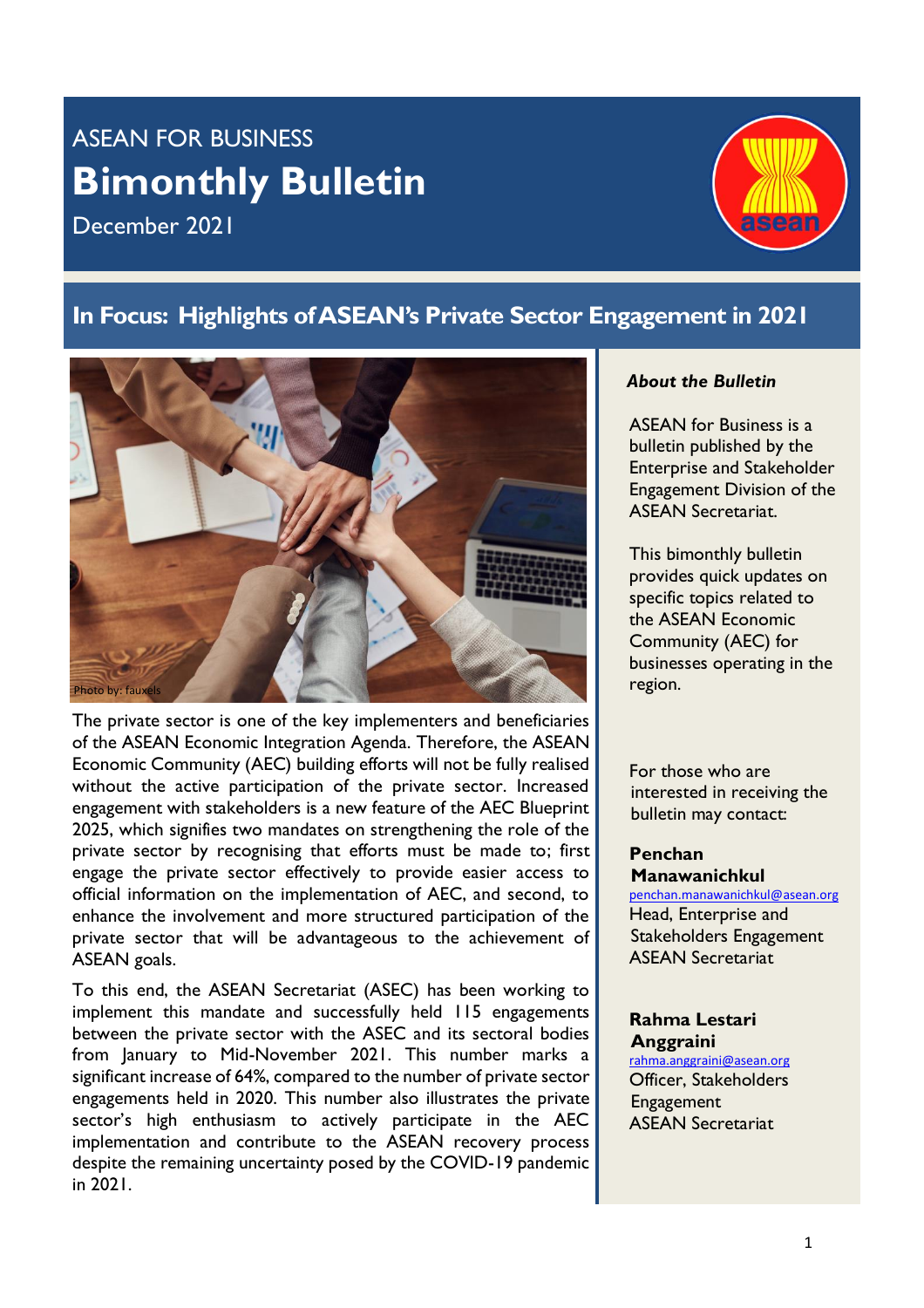#### *Involved Private Sector Entities*

ASEAN is open to engaging in mutually beneficial collaborative engagements with the private sector who demonstrate responsible citizenship by supporting ASEAN's core purposes and principles and its causes as reflected in the ASEAN Charter. Throughout 2021, ASEAN has engaged with various private sector entities as follow:



The ASEC and its sectoral bodies have total of 49 engagements with fifteen ASEAN+1 or ASEAN+3 Business Councils operating in ASEAN, 44 engagements with ASEAN Business Advisory Councils (ASEAN-BAC) and other ASEANindigenous Business Associations, 12 engagements with the Joint Business Councils (JBCs) and 10 engagements with other private sector entities. Other private sector entities are welcome to engage with ASEAN, and the rules of procedure for engagement is available [here.](https://asean.org/wp-content/uploads/2021/01/Rules-of-Procedures-for-PPE-for-website.pdf)

#### *Mode of Engagements*

There are three modes of engagements between the ASEC and ASEAN Sectoral Bodies with the private sector.

- **Mode 1. Consultation:** Consultations contributed to 76% of engagements in 2021, and in this mode, the private sector may raise issues faced when doing business in the region and provide recommendations to the policymakers and agencies under the purview of respective sectoral bodies or desk officers in the engagements.
- **Mode 2. Webinar and Public Dialogue:**  This engagement serves as ASEAN's platform to promote ASEAN's policies to a broader public audience and share ASEAN's response to contemporary issues. In 2021, ASEAN has participated in 21 webinars held by business councils.
- **Mode 3. Workshop:** The ASEC invited

representatives from the private sectors to partake in the policy formulation through a workshop as practised in the consultative workshop on the consolidated strategy on the Fourth Industrial Revolution (4IR) for ASEAN and Consultative Workshop on Circular Economy. ASEAN held 10 workshops in 2021, which emphasised ASEAN's commitment to involving private sectors along the ASEAN's policymaking process.

#### *Other ASEAN's Private Sector Engagement Initiatives*

- •**ASEAN Business Sentiment Study 2020/2021** consisted of a survey across 1,115 ASEAN Indigenous Enterprises (IE), 106 key informant interviews with ASEAN business leaders, and 29 workshops with 238 representatives of ASEAN IE. Conducted by Ipsos Strategy 3 with the support of ASEAN-Australia Development Cooperation Program Phase II (AADCP II), the full report will be publicly available in the first quarter of 2022.
- **[ASEAN Access](https://www.aseanaccess.com/)** is a one-stop business information gateway for internationaloriented businesses to expand their market outreach in ASEAN and beyond. The web portal aims to promote intra-ASEAN trade by providing SMEs with trade and market information and linking them with service providers in distribution, transportation and logistics, market research, and consultancy on intellectual properties, laws, and regulation, among others.

#### *Room for Improvements*

The engagement has become more frequent and structured, with regular engagement contributing 46% to total engagement in 2021. However, there remain challenges in enhancing the quality of engagement between the private sector and ASEAN. Intensifying informal consultation between private sectors and ASEC Desk Officers was identified as one of the solutions to this issue during the  $6<sup>th</sup>$  AEC Dialogue earlier this year. Hence consultation with ASEC has increased and contributed to 25% of total consultations. Nonetheless, the private sector is welcome to provide candid recommendations and practical suggestions to further improve the quality of engagement in 2022 through this [link.](https://forms.office.com/Pages/ResponsePage.aspx?id=vxuLx-yMdk-Voz1WoKVI6GvrxKia2IlCnCv4CkYgtwNUMEdNUTk2MTM4RjRJQVM5M0xBNUM2TkRTTy4u)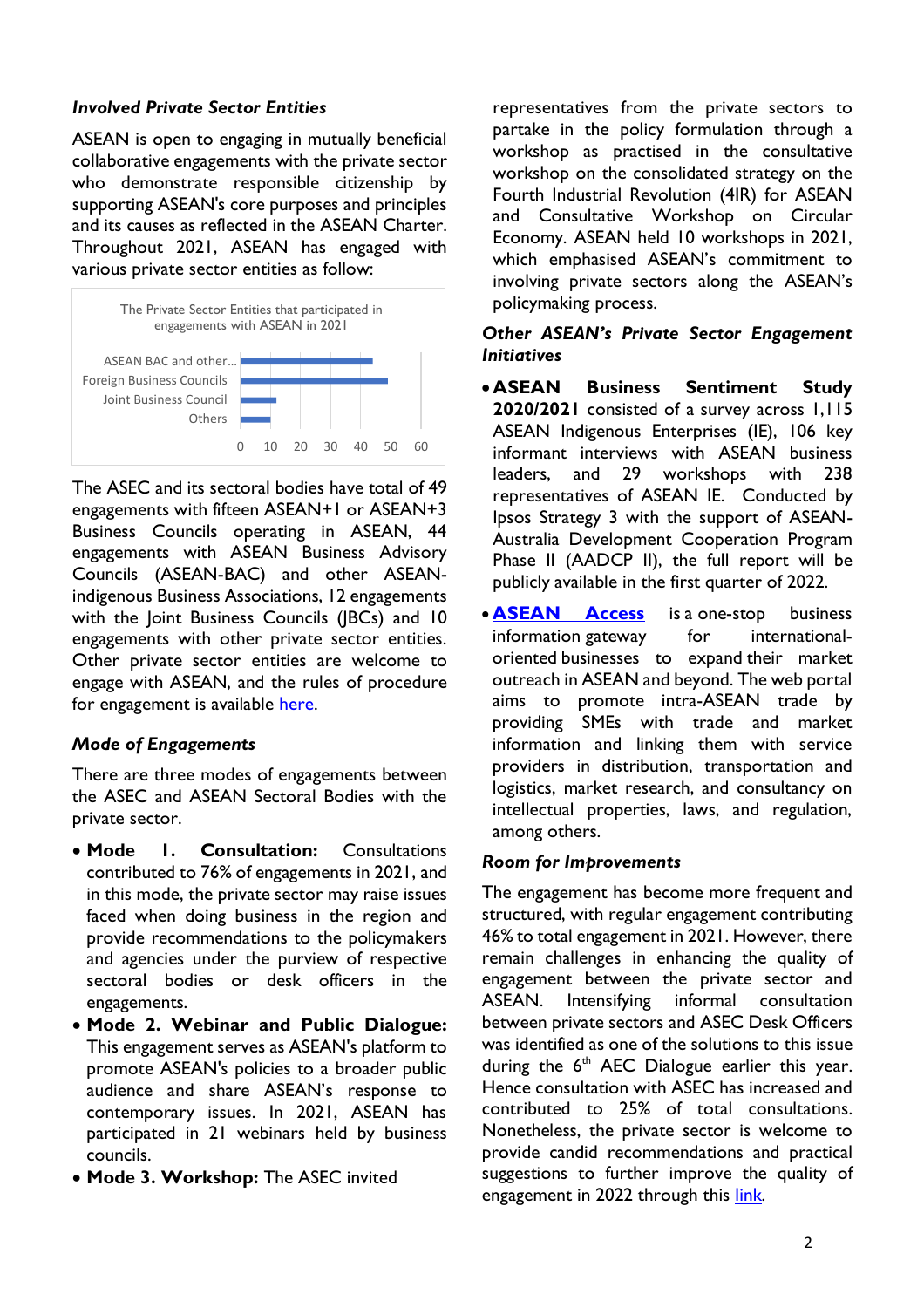#### **ASEAN adopted Consolidated Strategy on the Fourth Industrial Revolution for ASEAN**

ASEAN Leaders, at the  $38<sup>th</sup>$  and  $39<sup>th</sup>$  Summit held in October 2021, adopted the Consolidated Strategy on the Fourth Industrial Revolution (4IR) for ASEAN to help guide the ASEAN Community's progression towards digital transformation. This strategy aims to develop ASEAN's regional capacity in, amongst others, cybersecurity, artificial intelligence and the advancement of regional supply chains including through digitalisation of trade documents and would also contribute to the utilisation of 4IR technologies to boost the region's competitiveness, and wellbeing, through inclusive digital transformation. The full document is available on this [link.](https://asean.org/wp-content/uploads/2021/10/6.-Consolidated-Strategy-on-the-4IR-for-ASEAN.pdf)

#### **The Adoption of ASEAN Investment Facilitation Framework**

The ASEAN Economic Ministers (AEM) and ASEAN Investment Area (AIA) Council adopted the [ASEAN](https://asean.org/wp-content/uploads/2021/11/ASEAN-Investment-Facilitation-Framework-AIFF-Final-Text.pdf)  [Investment Facilitation Framework \(AIFF\),](https://asean.org/wp-content/uploads/2021/11/ASEAN-Investment-Facilitation-Framework-AIFF-Final-Text.pdf) as one of the Priority Economic Deliverables (PEDs) under Brunei Darussalam's 2021 ASEAN Chairmanship. AIFF sets out the principles and actions to facilitate the inflow of investment into the region as ASEAN steps up its efforts towards a comprehensive recovery. It is intended to improve accessibility and transparency of investment measures, streamline and speed up administrative procedures and requirements, and create favourable conditions for investment to enhance regional economic integration and allow ASEAN to capture opportunities presented by shifts in global value chains. The text of the AIFF is accessible [here.](https://asean.org/wp-content/uploads/2021/11/ASEAN-Investment-Facilitation-Framework-AIFF-Final-Text.pdf)

#### **The ASEAN – Canada Announced the Launch of Negotiations for Free Trade Agreement**

[ASEAN Economic Ministers \(AEM\) and Canada have](https://asean.org/asean-canada-launch-negotiations-for-free-trade-agreement/)  [launched the negotiations for ASEAN-Canada Free](https://asean.org/asean-canada-launch-negotiations-for-free-trade-agreement/)  [Trade Agreement](https://asean.org/asean-canada-launch-negotiations-for-free-trade-agreement/) at the 10<sup>th</sup> AEM-Canada Consultation held on 17 November 2021. This announcement illustrates the growing depth of ASEAN – Canada economic relations and the importance of deepening the bilateral relationship. In 2020, the total two-way merchandise trade was valued at USD 19.9 billion and the foreign direct investment (FDI) from Canada to ASEAN Member

States reached USD 12.5 billion, showing an increase of 11.7% year-on-year, while FDI from AMS to Canada was USD 1.2 billion.

#### **Virtual Consultation Workshop on Advance Ruling on Origin**

The Royal Malaysia Customs Department, supported by the ASEAN Secretariat and the ASEAN-Australia-New Zealand Free Trade Area (AANZFTA) Support Unit, organised a [virtual consultation workshop on](https://asean.org/aanzfta-deliberates-advance-ruling-on-origin-to-facilitate-international-trade/) [Advance Ruling on Origin](https://asean.org/aanzfta-deliberates-advance-ruling-on-origin-to-facilitate-international-trade/) (ARO) on 22-25 November 2021. The workshop deliberated on the application of Advance Ruling on Origin (ARO) under AANZFTA. Sixty-three representatives from the AANZFTA Sub-Committee on Customs Procedures and Trade Facilitation (SC-CPTF), customs administrations, and trade policy and rules of origin offices reviewed the development of regional training programme and materials on advance rulings. The Workshop was part of the "Capacity Building on Advance Ruling on Origin" project supported by the AANZFTA Economic Cooperation Programme.

#### **ASEAN Agreement on Electronic Commerce officially enters into force**

The ASEAN Agreement on Electronic Commerce entered into force on 2 December 2021, following the receipt of the notification of Indonesia's Instrument of Ratification, in accordance with Article 19(2) of the Agreement. The E-Commerce Agreement was signed on 22 January 2019 in Ha Noi, Viet Nam, to establish common principles and rules to promote the growth of e-commerce in the region and to strengthen AMS' legal and regulatory capacity to support e-commerce. The Agreement provides a guideline for modern rules on e-commerce transactions in the region and paves the way towards a regionally integrated digital economy. The full text of the E-Commerce Agreement can be accessed at this [link.](http://agreement.asean.org/media/download/20190306035048.pdf)